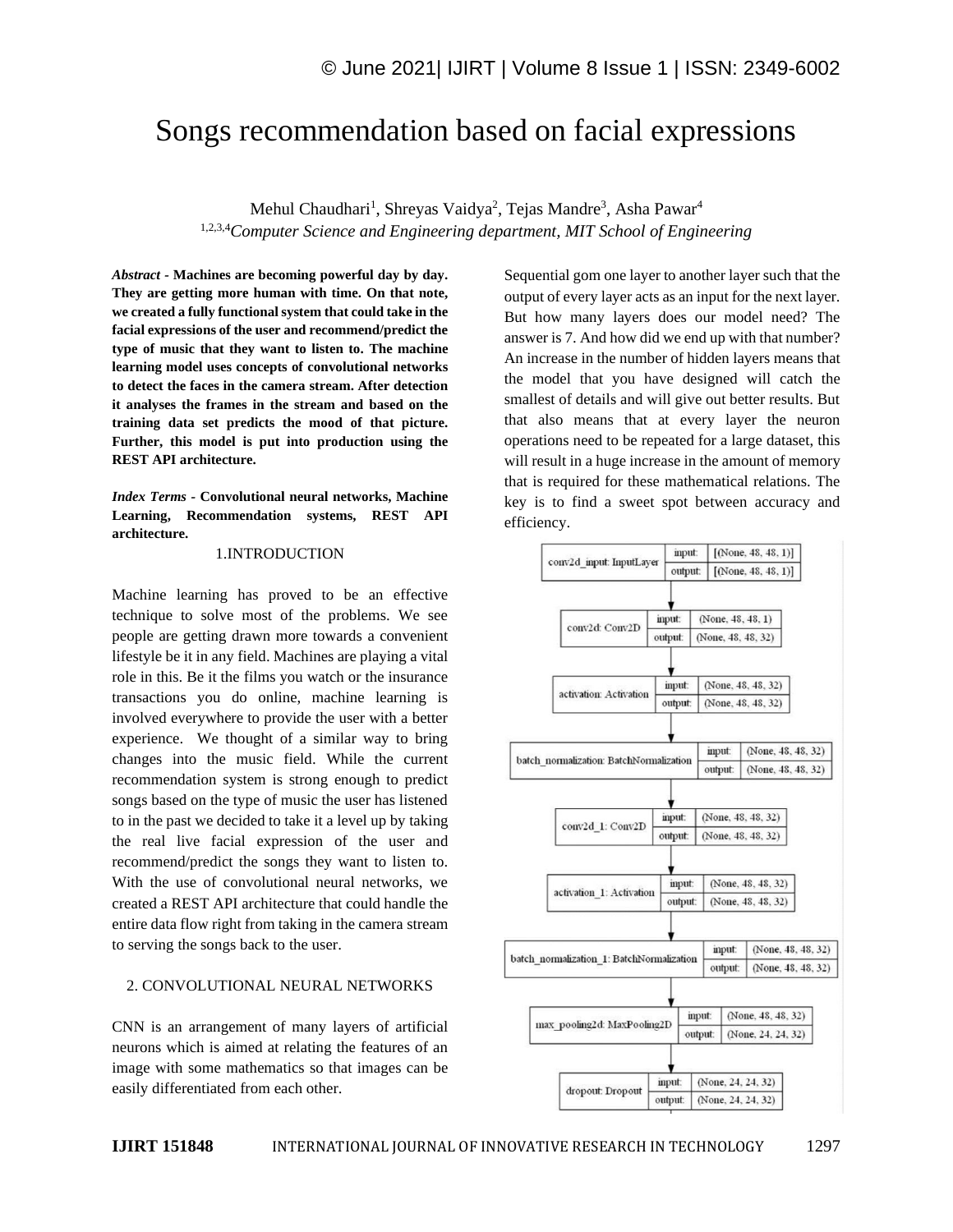This is the flow of the first layer of the model. Here 32 is the number of filters that are eventually reduced when using max pooling. (3,3) is the size of the kernel. And the padding has been kept the "same" to protect the dimensionality of the volume. And the activation function used here was "elu".

It was followed by 3 layers with doubling the number of filters in every layer for a more detailed view into the input image.

Further, the output is flattened from a 2-D array to a single dimension in the next layer. We apply the dense function so that the neuron in question can get inputs from all the other neurons.



And then the model is put into training giving a validation accuracy of 73%. That is a low number but it works well with whatever real-life examples we have tried.

### 3. SYSTEM ARCHITECTURE

Real-time camera stream sending to the back end needed socket communication. As we planned to make a web app, WebSockets were used. Websockets connections only need a request initially to activate the connection and the connection does not die out. When the client terminates the session the connection kills itself. Web sockets transmit data in the form of bytes which are decoded on the server-side and formed into frames. The frames are then analysed by the CNN and the appropriate mood along with the list of songs is sent through the REST call.



REST call consists of a GET request to the server with the mood that comes in through the WebSockets. JavaScript helps to build modern front-end layouts which are capable of establishing socket connections and also making asynchronous calls to the server to send the data back and forth. To process these calls and connections from JavaScript, Python forms an excellent choice. We converted the machine learning model into a reusable library that can be imported into any python project. We imported this library to process the requests and analyse facial expressions. Python's ORM is used to manage the database transactions.

Communication protocols used are HTTP and WS. HTTP stands for hypertext transfer protocol and WS stands for web sockets. As a layer of security, these protocols can be converted to https:// and wss:// to encrypt the data that has been sent across the server and client to prevent any man in the middle attacks or packet sniffing.

### 4. CONCLUSION

The increase stress of exams, career, relationships in life since teenage has contributed to the decrease of happiness and as well as increase in depressions. Music is scientifically proven as mood enhancer as per the genre of that song. Machine learning today is so powerful that it can recognise mood using facial expression. We used CNN to predict/recognise expressions and based on that recommended music to the user. This helps people from sad moods and avoid extra work like choosing the music and genre. Today mental illness is one of the root causes that generations are not productive and depressed at certain phases of life. If we cannot combat the ill effects, generations will surely diminish. More research and innovation can help in protecting public health.